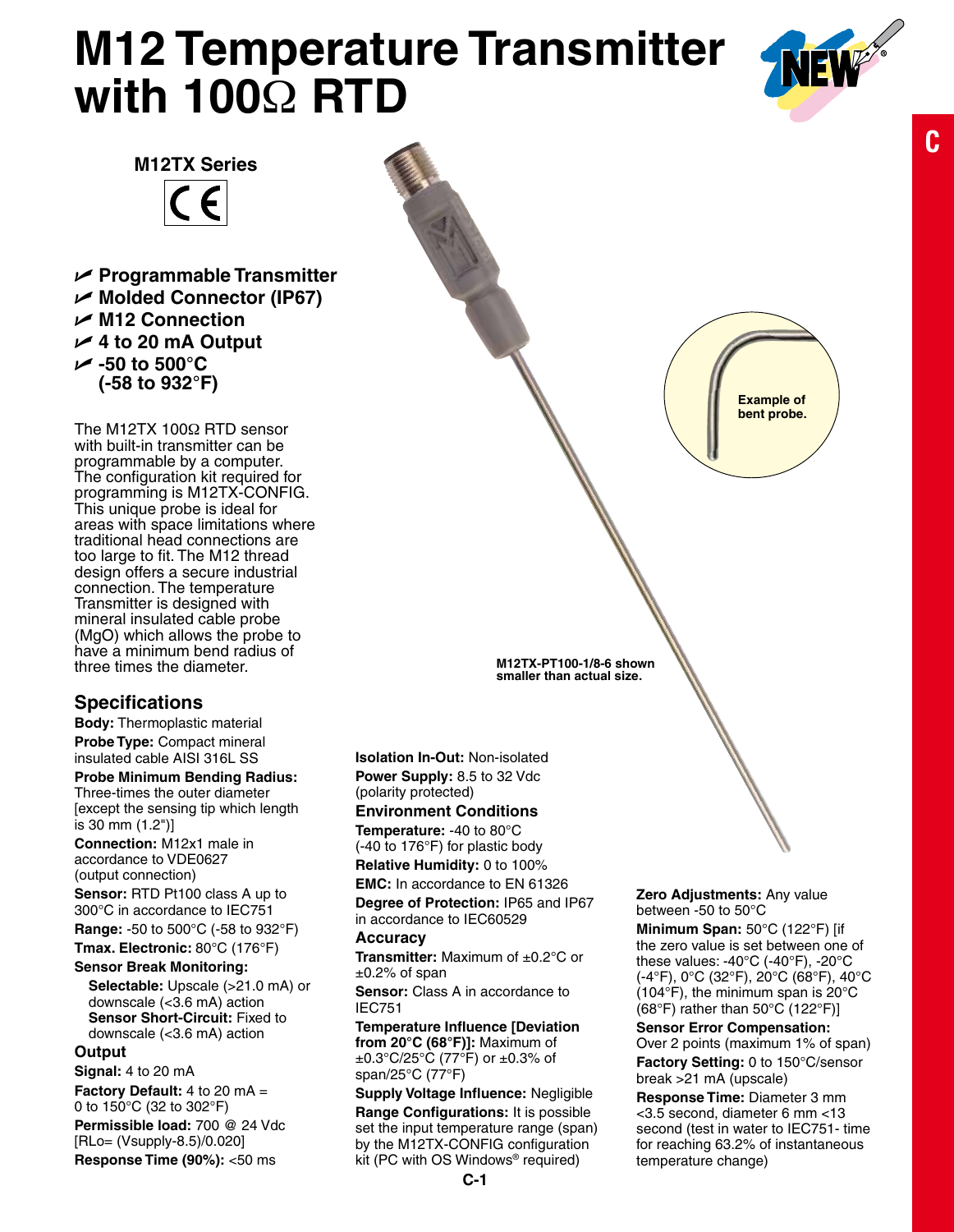

# **M12TX-CONFIG Specifications Interface**

**PC Connection:** Through the USB port with connection cable included in the kit

**M12TX + Connection:** Through extension cable with M12 female connector included in the kit *Note: The transmitter is powered from the USB interface.*

#### **Programming Software:**

M12TX+Configurator for Windows® 2000 (SP3), XP (SP2), VISTA (32 and 64 bit), 7 (32 and 64 bit)

#### **Configurable Parameters:**

Temperature range (-50 to 800°C), measurement unit (°C/°F/°K), sensor break monitoring (up scale/ ounce, wreak memisining (up coale),<br>down scale), identifying name of the transmitter (16 alphanumeric characters), input sensor error compensation over one or two points 3 4

**Supported Languages:** Italian, English, French, German, Swedish

**Packaging:** Included in the kit—1x interface USB, 1x connection cable between USB port and interface, 1x connection cable between interfaceand M12TX + transmitter, 1x memorystick USB with installation software, 1x introductive manual for software installation and USB





#### **Standard**

| <b>To Order</b>    |                                                                                    |
|--------------------|------------------------------------------------------------------------------------|
| <b>Model No.</b>   | <b>Description</b>                                                                 |
| M12TX-PT100-1/8-4  | Temperature transmitter, output 4 to 20 mA, 1/8" diameter, 4" length               |
| M12TX-PT100-1/8-6  | Temperature transmitter, output 4 to 20 mA, 1/8" diameter, 6" length               |
| M12TX-PT100-1/8-9  | Temperature transmitter, output 4 to 20 mA, 1/8" diameter, 9" length               |
| M12TX-PT100-1/8-10 | Temperature transmitter, output 4 to 20 mA, 1/ <sub>8</sub> " diameter, 10" length |
| M12TX-PT100-1/8-12 | Temperature transmitter, output 4 to 20 mA, 1/ <sub>8</sub> " diameter, 12" length |
| M12TX-PT100-1/8-18 | Temperature transmitter, output 4 to 20 mA, 1/ <sub>8</sub> " diameter, 18" length |
| M12TX-PT100-1/8-24 | Temperature transmitter, output 4 to 20 mA, 1/ <sub>8</sub> " diameter, 24" length |
| M12TX-PT100-1/4-4  | Temperature transmitter, output 4 to 20 mA, $\frac{1}{4}$ " diameter, 4" length    |
| M12TX-PT100-1/4-6  | Temperature transmitter, output 4 to 20 mA, $\frac{1}{4}$ " diameter, 6" length    |
| M12TX-PT100-1/4-9  | Temperature transmitter, output 4 to 20 mA, 1/4" diameter, 9" length               |
| M12TX-PT100-1/4-10 | Temperature transmitter, output 4 to 20 mA, 1/4" diameter, 10" length              |
| M12TX-PT100-1/4-12 | Temperature transmitter, output 4 to 20 mA, 1/4" diameter, 12" length              |
| M12TX-PT100-1/4-18 | Temperature transmitter, output 4 to 20 mA, $\frac{1}{4}$ " diameter, 18" length   |
| M12TX-PT100-1/4-24 | Temperature transmitter, output 4 to 20 mA, 1/4" diameter, 24" length              |

*Comes complete with operator's manual.*

*For custom lengths consult Sales.*

*Ordering Examples: M12TX-PT100-1/8-4, temperature transmitter, output 4 to 20 mA, 1 ⁄8" diameter, 4" length. M12TX-PT100-1/4-6, temperature transmitter, output 4 to 20 mA, 1 ⁄4" diameter, 6" length.*